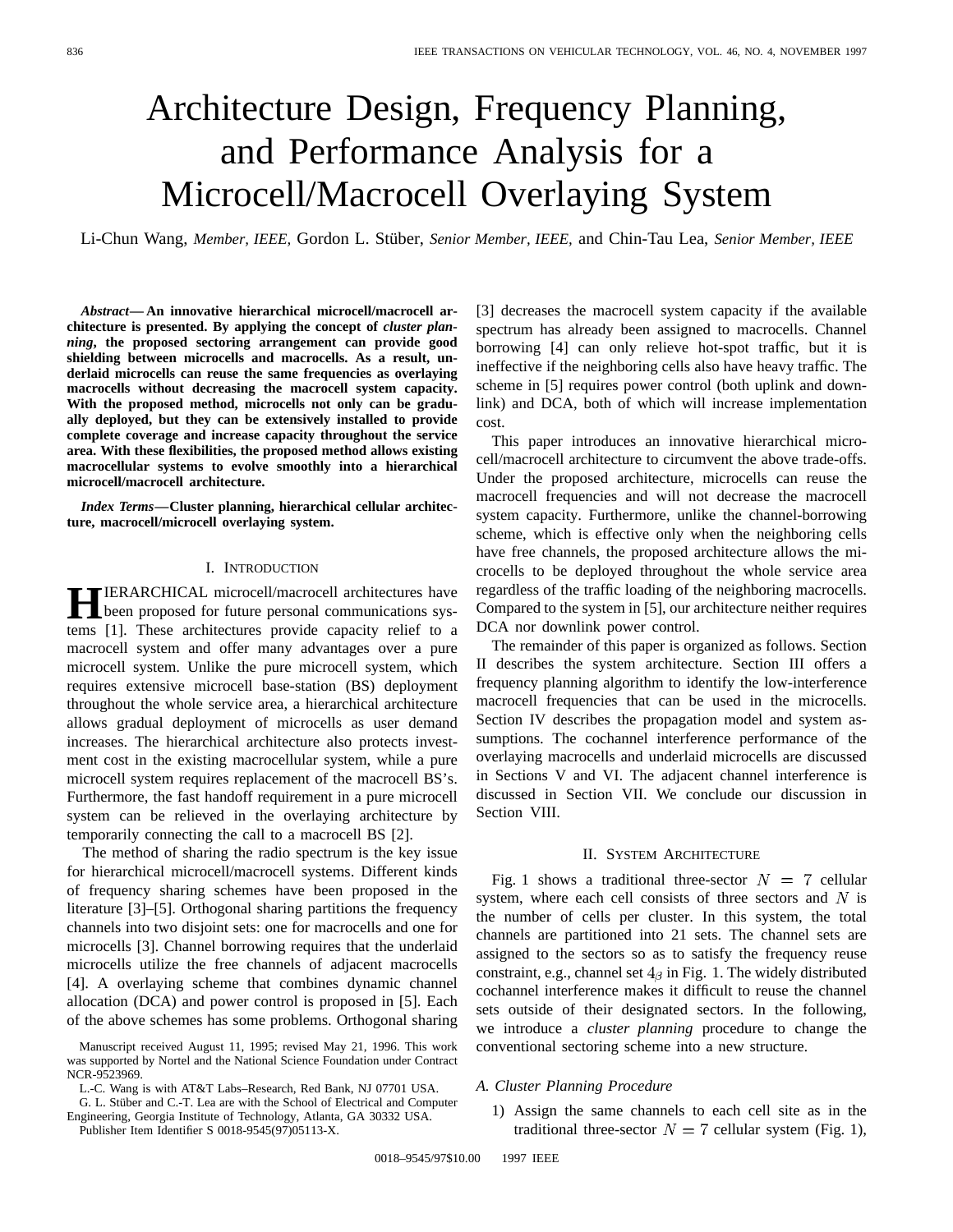

Fig. 1. Traditional three-sector  $N = 7$  cellular system.

where seven cells form a cluster and share the entire spectrum.

- 2) Divide macrocell clusters into three adjacent groups (Fig. 2).
- 3) Let the first group be the reference group.
- 4) Rotate the channel sets of the sectors in the second group  $120^{\circ}$  *clockwise* with respect to the first group.
- 5) Rotate the channel sets of the sectors in the third group 120° *counterclockwise* with respect to the first group.

Based on the above procedure, the sector rotations create low-interference regions outside the areas of the designated macrocell sectors for each channel set. These low-interference regions are called *microareas*. Fig. 3 shows the result of rotating the sectors. We see that zones  $A \sim F$  have a very low interference for channel set  $4<sub>\beta</sub>$  since they are located in the back-lobe areas of the macrocell sectors using channel set  $4_{\beta}$ . Thus, microcells in these areas can use channel set  $4_{\beta}$ .

#### III. UNDERLAID MICROCELL PLANNING ALGORITHM

As shown in Section II, microcells in the proposed architecture that are located in microareas can reuse certain macrocell channel sets. To have a greater flexibility in selecting the microcell BS locations, it is important that we identify all possible microareas and the available channels sets. In our system, macrocells use frequencies on the front-lobe area of their directional antennas, while microcells reuse the same frequencies on the back-lobe area. In the conventional three-sector  $N = 7$  cellular system (Fig. 1), the back-lobe area of each channel set will still encounter some first-ring interferers. To protect the back-lobe areas from the first-tier interferers, we rotate the sectors through the cluster planning procedure described in Section II. Cluster planning creates low-interference microareas, as shown in Fig. 3, which lie in the back-lobe areas of the first-tier interferers. For ease of indexing, a microarea denotes a region of three adjacent macrocell sectors, each of which belongs to a different BS. Fig. 4 shows an example of a microarea. Each microarea has an *interference neighborhood*, defined as the 18 neighboring macrocell sectors that surround the microarea.

Let  $\Psi_i^j$  represent the channel set in the sector i (i =  $\alpha, \beta$ , and  $\gamma$ ) of cell site  $\Psi$  ( $\Psi = 1 \sim 7$ ); associate the superscript j in  $\Psi_i^j$   $(j = 1 \sim 3)$  with three types of cluster rotations:  $-120^\circ$ ,  $0^\circ$ , and  $120^\circ$ . Then, the following interesting observation can be made.

#### *A. Observation*

*Consider a microarea and its interference neighborhood. A microarea can be located in the back-lobe area of the sectors*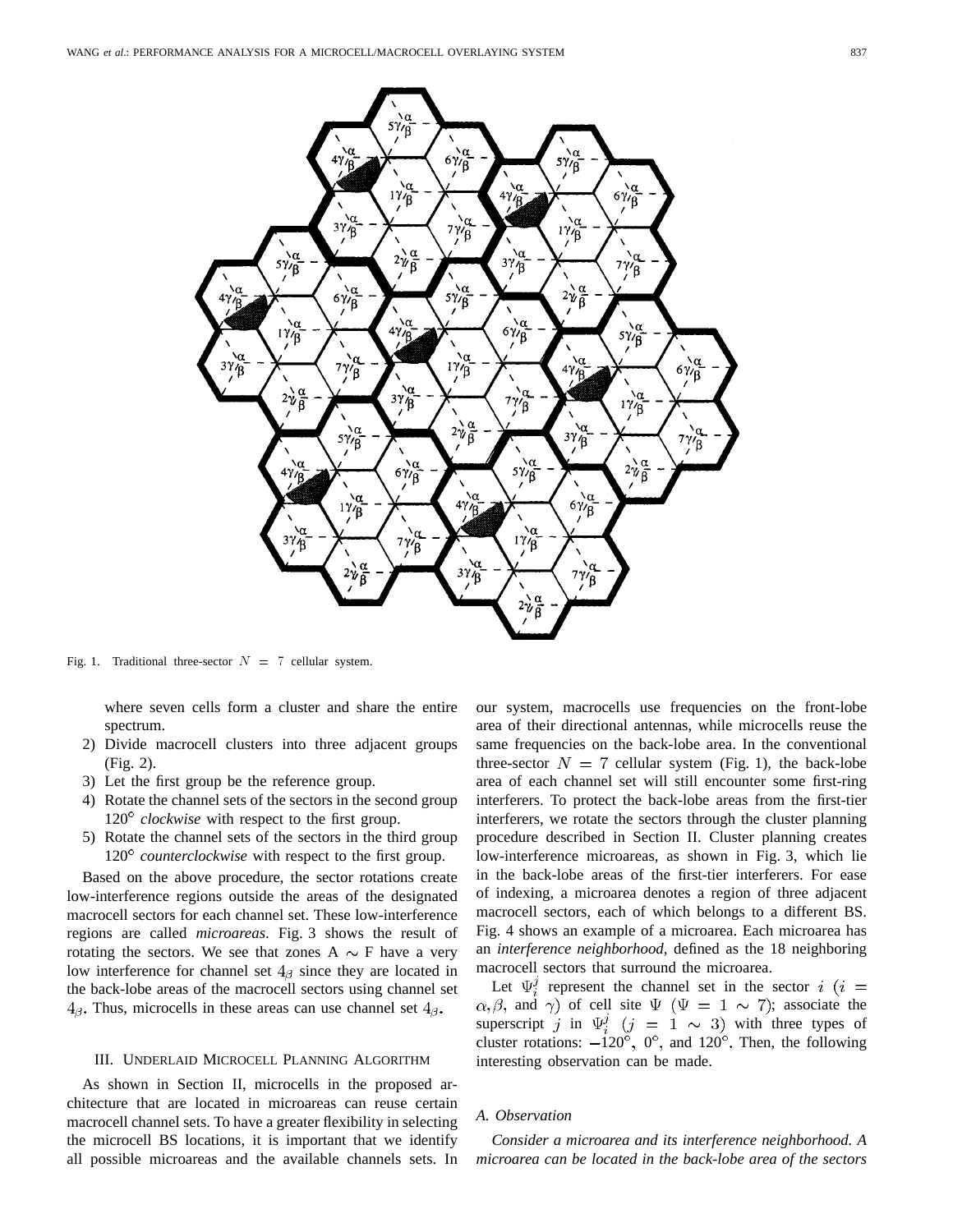

Fig. 2. Cluster planning for the proposed system.

*using channel sets*  $\Psi_{\beta}^{j}$  *and*  $\Psi_{\gamma}^{j}$  (*j* = 1  $\sim$  3) *if and only if it is surrounded by the main-lobe of three cochannel macrocell sectors using channel set*  $\Psi^j_\alpha$ ;  $(j = 1 \sim 3)$ .

Based on the above observation, the following algorithm has been developed to determine the macrocell channel sets that can be reused in a microarea.

# *B. Macrocell Channel-Selection Algorithm*

- 1) Objective: identify low-interference macrocell channels that can be reused in the underlaid microcells.
- 2) For any microarea and its interference neighborhood  $M$ , let

$$
\Theta = \{\Psi_i^j \in M\}
$$

denote the union of channel sets  $\Psi_i^j$  that are used in M. 3) From  $\Theta$ , a 3 × 3 indicator matrix  $\mathbf{B}_{\Psi} = [b_{ij}]$  is constructed for cell cites  $\Psi = 1 \sim 7$ , where

$$
b_{ij} = \begin{cases} 1, & \text{if the channel set } \Psi_i^j \in M \\ 0, & \text{otherwise.} \end{cases}
$$

4) If a certain indicator matrix  $\mathbf{B}_{\Psi}$  has a row of ones and two rows of zeros, then the zero rows of  $B_{\Psi}$  correspond to the macrocell channel sets available for the microarea.

*1) Example:* We illustrate the above algorithm by the following example. According to Figs. 3 and 4, the interference neighborhood of microarea  $\overline{A}$  is

$$
\{\Theta = \{1^2_\alpha, 1^2_\beta, 1^2_\gamma, 2^2_\alpha, 2^2_\beta, 2^2_\gamma, 3^2_\alpha, 3^3_\alpha, 3^2_\gamma, 4^1_\alpha, 4^2_\alpha, 4^3_\alpha, 5^1_\alpha, 5^2_\alpha, 5^1_\gamma, 6^2_\alpha, 6^2_\beta, 6^3_\beta, 7^2_\alpha, 7^2_\beta, 7^2_\gamma, \}.
$$

The indicator matrices are

$$
\mathbf{B}_1 = \begin{pmatrix} 0 & 1 & 0 \\ 0 & 1 & 0 \\ 0 & 1 & 0 \end{pmatrix} \quad \mathbf{B}_2 = \begin{pmatrix} 0 & 1 & 0 \\ 0 & 1 & 0 \\ 0 & 1 & 0 \end{pmatrix}
$$

$$
\mathbf{B}_3 = \begin{pmatrix} 0 & 1 & 1 \\ 0 & 0 & 0 \\ 0 & 1 & 0 \end{pmatrix} \quad \mathbf{B}_4 = \begin{pmatrix} 1 & 1 & 1 \\ 0 & 0 & 0 \\ 0 & 0 & 0 \end{pmatrix}
$$

$$
\mathbf{B}_5 = \begin{pmatrix} 1 & 1 & 0 \\ 0 & 0 & 0 \\ 1 & 0 & 0 \end{pmatrix} \quad \mathbf{B}_6 = \begin{pmatrix} 0 & 1 & 0 \\ 0 & 1 & 1 \\ 0 & 0 & 0 \end{pmatrix}
$$

$$
\mathbf{B}_7 = \begin{pmatrix} 0 & 1 & 0 \\ 0 & 1 & 0 \\ 0 & 1 & 0 \end{pmatrix}.
$$

Examination of the indicator matrices  $B_{\Psi}$  ( $\Psi = 1 \sim 7$ ) reveals that  $B_4$  is the only matrix having a row of ones and two rows of zeros; the second row and the third rows of  $B_4$  are the zero rows. According to the above algorithm,  $4_{\beta}$  and  $4_{\gamma}$  are the low-interference macrocell channel sets available for use in microarea  $A$ . To see if microcells can be established in any location, we have examined a system with more microareas in Fig. 5. Through the above channelselection algorithm, Table I shows that each microarea in the service area can reuse two macrocell channel sets. Recall that a microarea represents an area of three macrocell sectors, each of which belongs to three different cell sites. Thus, a macrocell area can has five channel sets—three for macrocells and two for microcells. In a macrocell area, each of three macrocell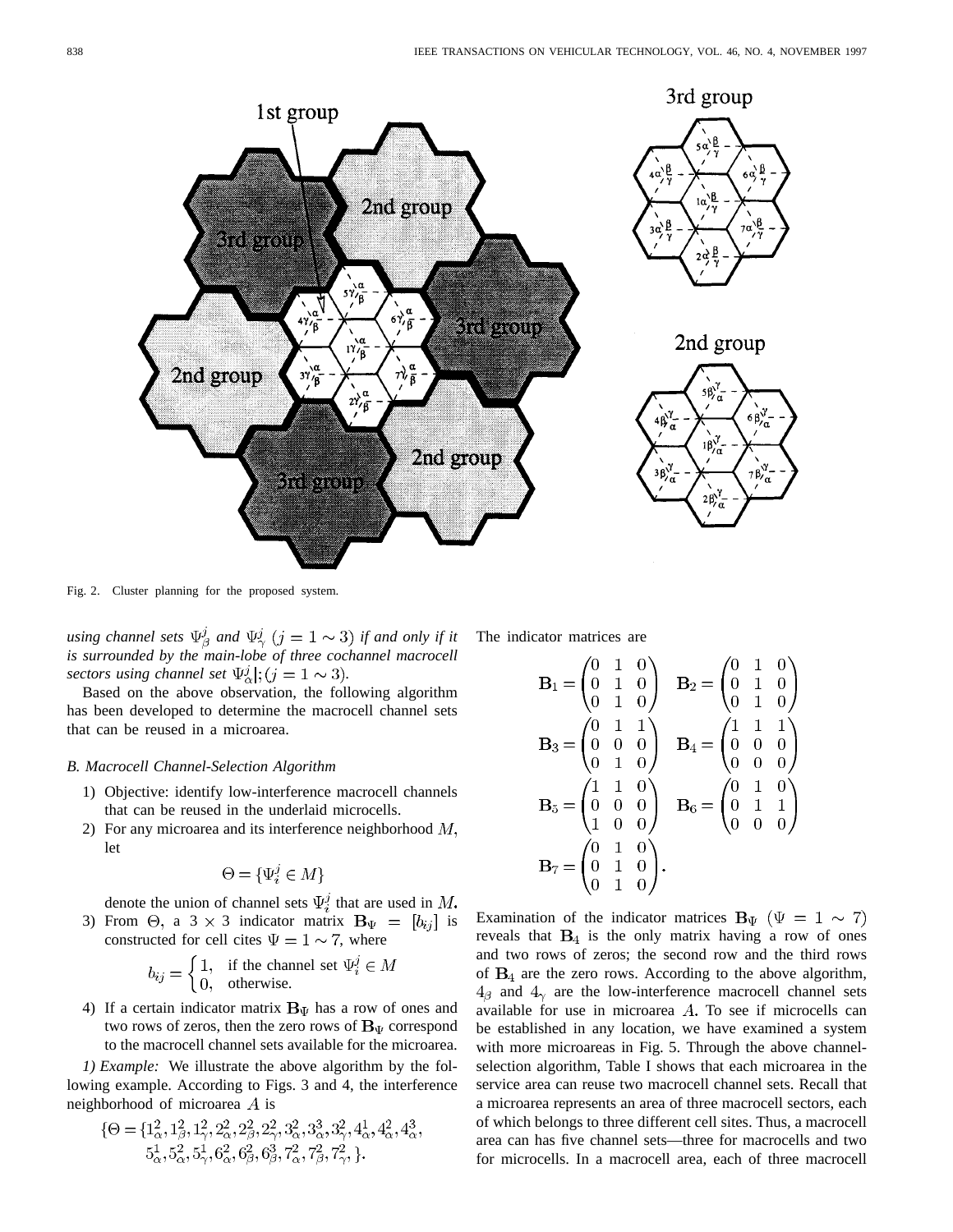

Fig. 3. Example of the proposed microcell/macrocell overlaying system. Microcells in microarea  $A \sim F$  can reuse the low-interfering macrocell channel set  $4 \beta$ .

sectors reuses its channel sets only once, while a microarea can reuse its two macrocell channel sets many times, say  $C_{\mu}$ times, with a suitable cochannel reuse distance. Thus, it is implied that a macrocell area can use  $3 + 2 \times C_\mu$  channel sets simultaneously. Compared with three channel sets in the conventional three-sector macrocell, the system capacity of the proposed architecture increases by a factor of  $1 + 2 \times C_{\mu}/3$ times.

## IV. PROPAGATION MODEL AND SYSTEM ASSUMPTIONS

#### *A. Propagation Model*

Our analysis considers the simple path-loss model [7]

$$
p_r = \frac{p_t(h_b h_m)^2}{d^4} \tag{1}
$$

where  $p_r$  and  $p_t$  are the received and transmitted powers,  $h_b$ and  $h_m$  are the antenna heights of the BS and the mobile station (MS), respectively, and  $d$  is the distance between the transmitter and receiver. Note that we incorporate the antenna gains in the transmitted power. Although (1) is derived from

a macrocell environment, it is still applicable to characterize the path loss outside the microcells [3].

## *B. Assumptions*

*1) Interference:* In the hierarchical architecture, we consider four types of cochannel interference. In addition to the usual macrocell-to-macrocell and microcell-to-microcell cochannel interference, we must also consider macrocell-tomicrocell and microcell-to-macrocell cochannel interference. Adjacent channel interference is also discussed in Section VII.

*2) Antenna:* The macrocell BS's are assumed to use 120 directional antennas, while microcell BS's use omnidirectional antennas. The MS also uses omnidirectional antennas.

*3) Uplink Power Control:* In this paper, we adopt the power control scheme used in IS-54 and AMPS systems [6]. The transmitted power of Class-IV IS-54 portable handsets is adjusted in six levels from  $-22$  to  $-2$  dBW in steps of 4 dB. Downlink power control is not required in the proposed architecture. Before proceeding, we first clarify our notation. When  $M$  and  $\mu$  are used, they represent macrocells and microcells, respectively; when  $m$  and  $b$  are used, they denote the MS and BS, respectively; when  $d$  and  $u$  are used, they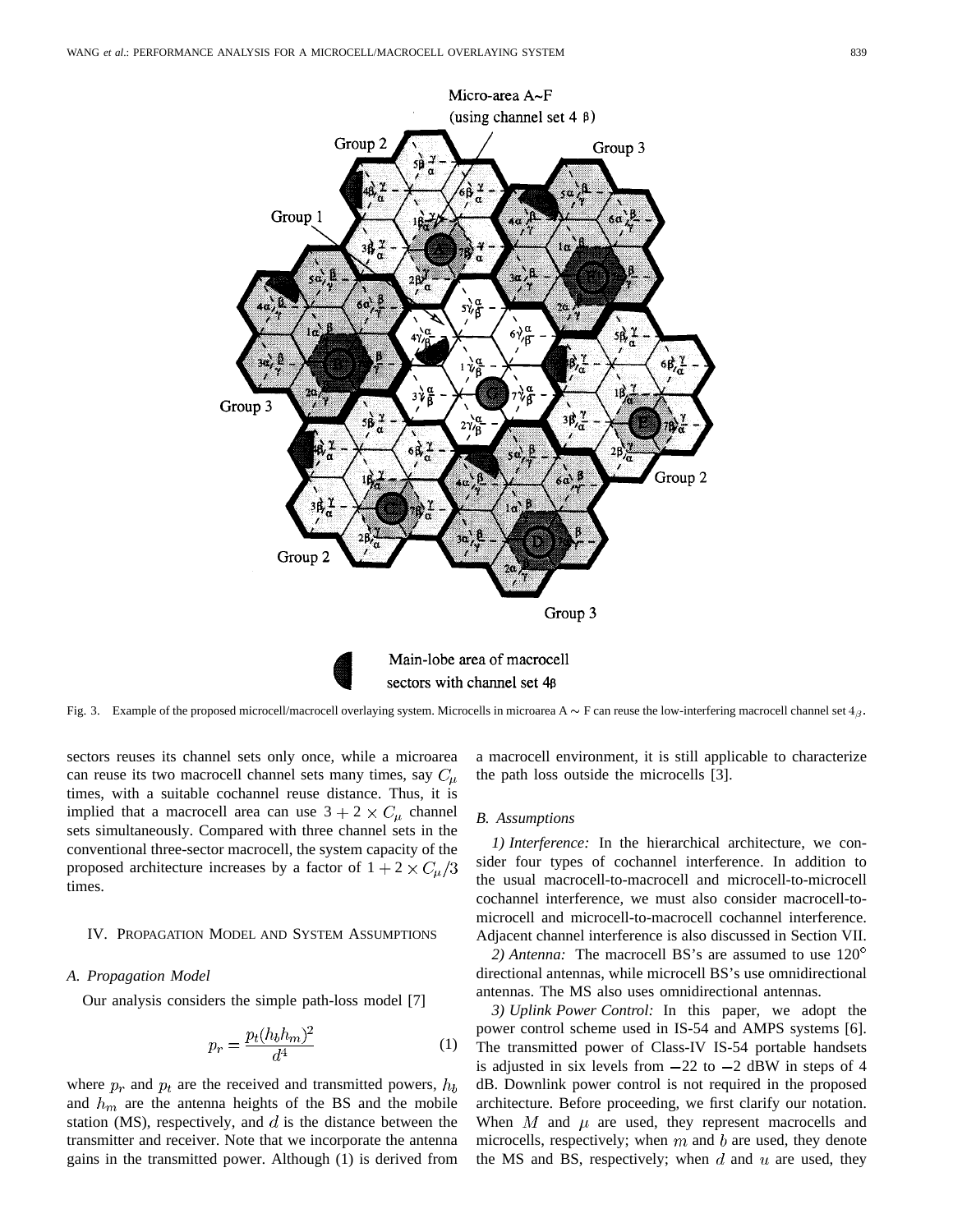

Fig. 4. Interfering neighborhood for microarea A in Fig. 3.

indicate the downlink (BS-to-MS) and uplink (MS-to-BS), respectively.

#### V. MACROCELL PERFORMANCE

As shown in Section II, the new cluster planning technique with sector rotation can create some low-interference regions so that microcells can reuse macrocell frequencies. Nevertheless, some macrocells will experience higher interference after rotating the sectors. To evaluate the influence of the sector rotations on the macrocell performance, we simulate both the conventional macrocellular system (Fig. 1) and the proposed hierarchical cellular system (Fig. 3) without the underlaid microcells. Fig. 6 shows the simulation results of the uplink signal-to-interference (S/I) performance for both systems, assuming that the MS's are uniformly distributed in each sector and they transmit with the maximum power. We consider the uplink case because performance is usually better in the downlink than in the uplink [3]. With respect to 90% coverage probability, one can observe that the sector rotation technique creates low-interference regions at the cost of about 3.1, 3.3, and 3.5 dB S/I degradation for path-loss exponent  $\beta = 3.6, 3.8,$  and 4.0. It is noteworthy that even after sector rotations, the macrocell can maintain S/I higher than 20 dB in 90% of the coverage area. In the following, we further include the underlaid microcells to analyze the performance of the proposed hierarchical cellular system. For ease of analysis, we hereafter adopt the worst case scenario, i.e., when an MS is on the cell boundary.

#### *A. Downlink Cochannel Interference Analysis*

By applying (1), we express the signal-to-interference ratio (S/I) received by the MS at the macrocell boundary as

$$
\frac{S_M^d}{I_M^d + J_{\mu M}^d} = \frac{p_{t,b}^M \frac{(h_b^M h_m)^2}{R_M^4}}{\sum_{i=1}^{N_M} \frac{p_{t,b}^M (h_b^M h_m)^2}{D_i^4} + \sum_{j=1}^{Z_\mu} \sum_{k=1}^{C_\mu} \frac{p_{t,b}^\mu (h_b^\mu h_m)^2}{d_{jk}^4}} \tag{2}
$$

where

| $S^d_M$                                                                              | MS received power from the desired macrocell BS;         |
|--------------------------------------------------------------------------------------|----------------------------------------------------------|
| $I^d_M$                                                                              | downlink macrocell-to-macrocell interference;            |
| $\begin{array}{c} \tilde{J}^d_{\mu M} \ p^M_{t,b} \ p^{\mu}_{t,b} \ N_M \end{array}$ | downlink microcell-to-macrocell interference;            |
|                                                                                      | macrocell BS transmitted power;                          |
|                                                                                      | microcell BS transmitted power;                          |
|                                                                                      | number of macrocell interferers;                         |
| $Z_u$                                                                                | number of interfering microareas;                        |
| $C_\mu$                                                                              | number of microcell clusters in a microarea;             |
| $D_i$                                                                                | MS distance to the <i>i</i> th interfering macrocell BS; |
| $d_{j,k}$                                                                            | MS distance to the kth interfering microcell BS in       |
|                                                                                      | the <i>j</i> th microarea;                               |
|                                                                                      | macrocell BS antenna height;                             |
| $\frac{h_b^M}{h_b^\mu}$                                                              | microcell BS antenna height;                             |
| $h_m$                                                                                | MS antenna height;                                       |
| $R_M$                                                                                | macrocell radius.                                        |

Referring to Fig. 5 and Table I, we examine the downlink interference when a macrocell MS using channel set  $1_{\beta}$  is located at the macrocell boundary near microarea 56. One can find that the macrocell-to-macrocell downlink interference  $I_M^d$  mainly comes from the two first-tier macrocell BS's near microareas 77 and 68 with distances  $[D_1, D_2] = [4, 3.61]R_M$ . However, we also consider the three second-tier interfering BS's near microareas 11, 17, and 62 at distances  $[D_3, D_4, D_5] =$  $[8.89, 8.89, 8.72]R_M$ . For the microcell-to-macrocell downlink interference  $J_{uM}^d$ , one can find six interfering microareas 35, 48, 54, 80, 86, and 99 in the first tier with distances  $[d_1, d_2, d_3, d_4, d_5, d_6] = [3, 4.58, 3.46, 6, 5.2, 6.25]R_M$ . The second-tier interfering microareas 3, 29, 41, and 92 have distances  $[d_7, d_8, d_9, d_{10}] = [7.55, 9, 7.94, 12]R_M$ . We assume that each microarea has  $C_{\mu}$  microcell reuse clusters, with each cluster having  $K_{\mu}$  microcells. Through the channel-selection algorithm in Section III, each microarea is assigned two macrocell channel sets. We further partition these two sets of channels into  $K_{\mu}$  groups and then assign each group to the  $K_{\mu}$  microcells in each cluster. In this manner, a macrocell channel set is used  $C_{\mu}$  times in a microarea. For ease of analysis, we assume that the distance  $\overline{d_j}$  approximates  $d_{j,k}$ , where  $\overline{d_j}$  is the distance from a macrocell MS to the center of the  $j$ th interfering microarea and  $d_{j,k}$  is defined in (2). In our example, the microcell BS antenna height is one third of macrocell BS antenna height, i.e.,  $h_b^{\mu}/h_b^M = 1/3$ . With the above assumptions in (2)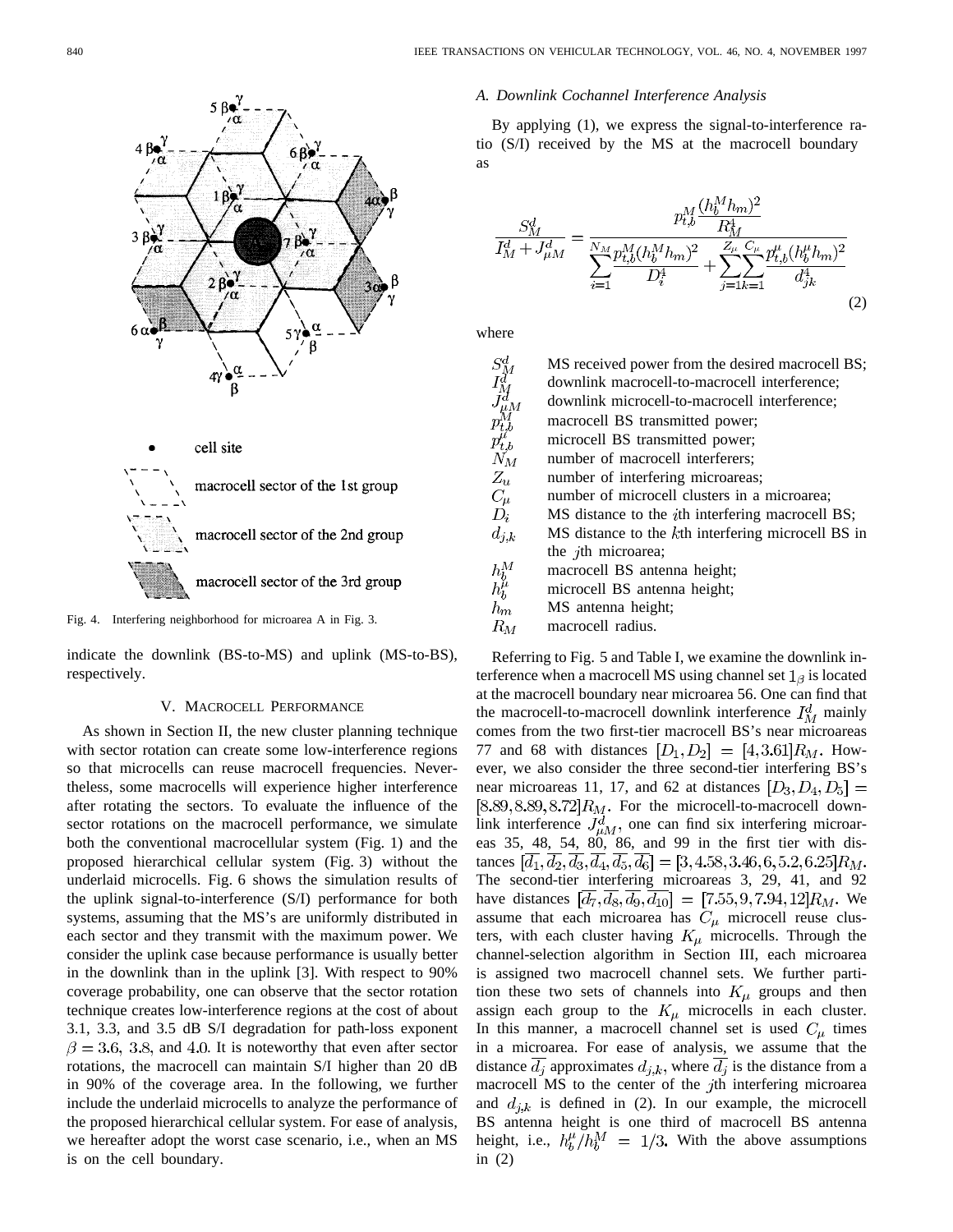

Fig. 5. Frequency planning for the proposed system with 100 microareas. Table I lists the available channel sets for the above 100 microareas.

$$
\frac{S_M^d}{I_M^d + J_{\mu M}^d}
$$
\n
$$
= \frac{1}{1.02875 \times 10^{-2} + C_\mu \left(\frac{p_{t,b}^\mu}{p_{t,b}^M}\right) \times 2.79449 \times 10^{-3}}.
$$
\n(3)

We show the downlink S/I performance in terms of  $C_{\mu}$ and  $P_{t,b}^{\mu}/p_{t,b}^M$  in Fig. 7 with consideration of only first-tier interfering BS's; in Table II, with considerations of both firstand second-tier interfering BS's. Observe that  $S/I \geq 18$  dB for and  $P_{th}^{\mu}/P_{th}^{\mu} \leq 0.3$ . In other words, the channel set can be reused six times in the microarea while still keeping the macrocell downlink S/I greater than 18 dB. Furthermore, by comparing the results in Table II with Fig. 7, one can find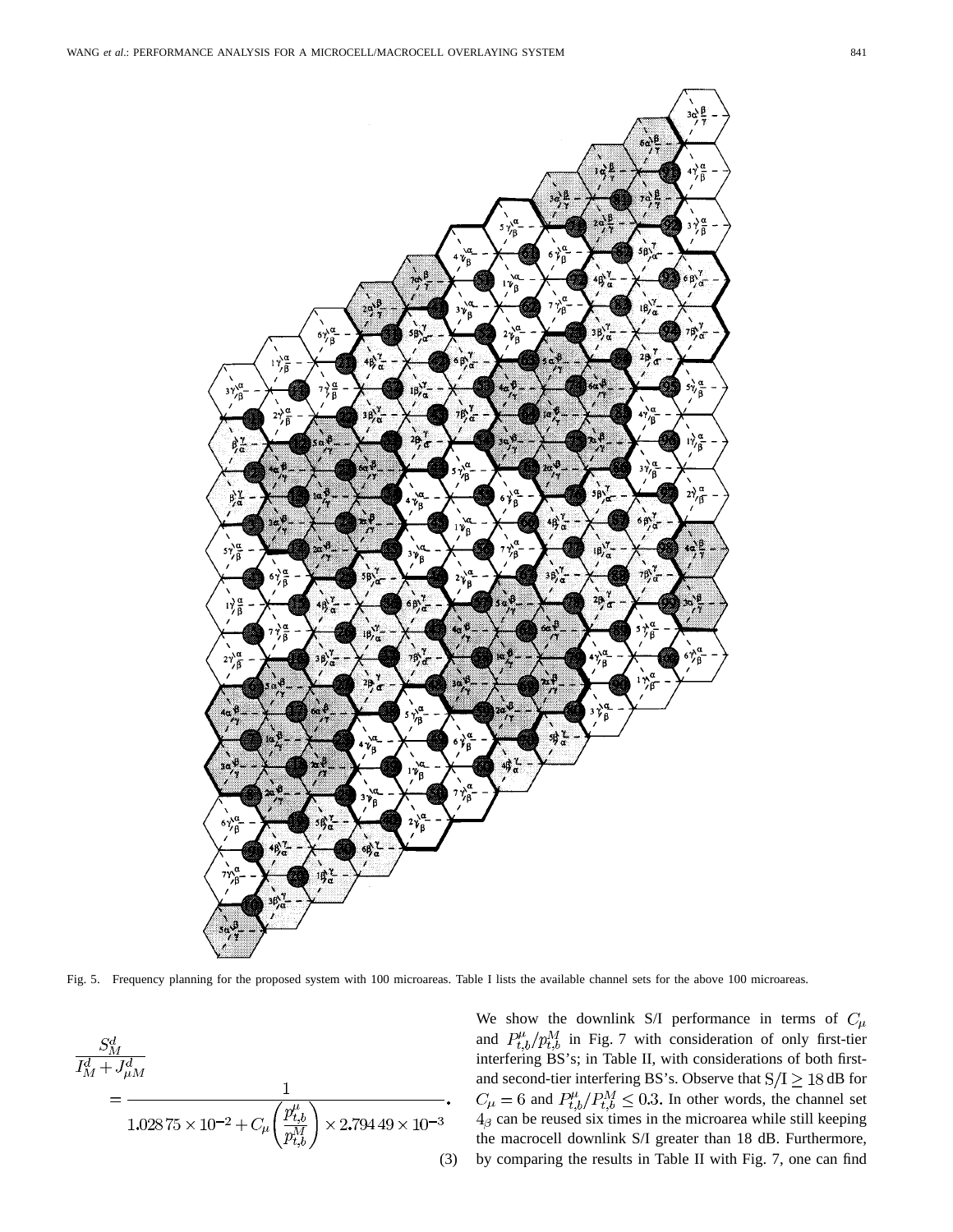| zone             | channel set                 | zone | channel set                 | zone | channel set                | zone | channel set                 |
|------------------|-----------------------------|------|-----------------------------|------|----------------------------|------|-----------------------------|
| $\mathbf 1$      | $7_{\alpha}$ , $7_{\beta}$  | 26   | $6_{\alpha}, 6_{\gamma}$    | 51   | $6_{\alpha}, 6_{\beta}$    | 76   | $3_{\alpha}, 3_{\beta}$     |
| $\boldsymbol{2}$ | $5_\beta, 5_\gamma$         | 27   | $7_{\alpha}$ , $7_{\gamma}$ | 52   | $7_{\alpha}$ , $7_{\beta}$ | 77   | $6_{\alpha}, 6_{\gamma}$    |
| 3                | $1_\beta, 1_\gamma$         | 28   | $5_{\alpha}, 5_{\beta}$     | 53   | $5_{\beta}, 5_{\gamma}$    | 78   | $7_{\alpha}$ , $7_{\gamma}$ |
| $\overline{4}$   | $2_\beta, 2_\gamma$         | 29   | $1_\alpha, 1_\beta$         | 54   | $1_\beta, 1_\gamma$        | 79   | $5_{\alpha}, 5_{\beta}$     |
| 5                | $4\alpha, 4\gamma$          | 30   | $2_{\alpha}, 2_{\beta}$     | 55   | $2_\beta, 2_\gamma$        | 80   | $1_\alpha, 1_\beta$         |
| $\bf{6}$         | $3_{\alpha}, 3_{\gamma}$    | 31   | $3_{\alpha}, 3_{\beta}$     | 56   | $4_{\alpha}, 4_{\gamma}$   | 81   | $4_{\alpha}, 4_{\beta}$     |
| $\overline{7}$   | $6_\beta, 6_\gamma$         | 32   | $6_{\alpha}, 6_{\gamma}$    | 57   | $3_\alpha, 3_\gamma$       | 82   | $3_\alpha, 3_\beta$         |
| 8                | $7_{\beta}$ , $7_{\gamma}$  | 33   | $7\alpha, 7\gamma$          | 58   | $6_{\beta}, 6_{\gamma}$    | 83   | $6_{\alpha}, 6_{\gamma}$    |
| 9                | $5_{\alpha}, 5_{\gamma}$    | 34   | $5_{\alpha}, 5_{\beta}$     | 59   | $7_{\beta}, 7_{\gamma}$    | 84   | $7_\alpha, 7_\gamma$        |
| 10               | $1_{\alpha}$ , $1_{\gamma}$ | 35   | $1_{\alpha}$ , $1_{\beta}$  | 60   | $5\alpha, 5\gamma$         | 85   | $5_{\alpha}, 5_{\beta}$     |
| 11               | $4_{\alpha}, 4_{\gamma}$    | 36   | $2_{\alpha}$ , $2_{\beta}$  | 61   | $2_\beta, 2_\gamma$        | 86   | $1_{\alpha}, 1_{\beta}$     |
| 12               | $3_\alpha, 3_\gamma$        | 37   | $4_\beta, 4_\gamma$         | 62   | $4_{\alpha}, 4_{\gamma}$   | 87   | $2_\alpha, 2_\beta$         |
| 13               | $6_{\beta}, 6_{\gamma}$     | 38   | $3_{\beta}$ , $3_{\gamma}$  | 63   | $3_{\alpha}, 3_{\gamma}$   | 88   | $4_\beta, 4_\gamma$         |
| 14               | $7_{\beta}, 7_{\gamma}$     | 39   | $6_{\alpha}, 6_{\beta}$     | 64   | $6_\beta, 6_\gamma$        | 89   | $3_\beta, 3_\gamma$         |
| 15               | $5_{\alpha}, 5_{\gamma}$    | 40   | $7\alpha$ , $7\beta$        | 65   | $7_{\beta}$ , $7_{\gamma}$ | 90   | $6_{\alpha}, 6_{\beta}$     |
| 16               | $1_{\alpha}, 1_{\gamma}$    | 41   | $1_\alpha, 1_\beta$         | 66   | $5\alpha, 5\gamma$         | 91   | $5_\alpha, 5_\beta$         |
| 17               | $2_{\alpha}, 2_{\gamma}$    | 42   | $2_{\alpha}$ , $2_{\beta}$  | 67   | $1_\alpha, 1_\gamma$       | 92   | $1_\alpha, 1_\beta$         |
| 18               | $4_{\alpha}, 4_{\beta}$     | 43   | $4_\beta, 4_\gamma$         | 68   | $2_\alpha, 2_\gamma$       | 93   | $2_\alpha, 2_\beta$         |
| 19               | $3_{\alpha}, 3_{\beta}$     | 44   | $3_\beta, 3_\gamma$         | 69   | $4_{\alpha}, 4_{\beta}$    | 94   | $4_\beta, 4_\gamma$         |
| 20               | $6_{\alpha}, 6_{\gamma}$    | 45   | $6_{\alpha}, 6_{\beta}$     | 70   | $3_\alpha, 3_\beta$        | 95   | $3_{\beta}$ , $3_{\gamma}$  |
| 21               | $5_\alpha, 5_\gamma$        | 46   | $7_{\alpha}$ , $7_{\beta}$  | 71   | $7\beta, 7\gamma$          | 96   | $6_{\alpha}, 6_{\beta}$     |
| 22               | $1_\alpha, 1_\gamma$        | 47   | $5_{\beta}, 5_{\gamma}$     | 72   | $5_{\alpha}, 5_{\beta}$    | 97   | $7_\alpha, 7_\beta$         |
| 23               | $2_\alpha, 2_\gamma$        | 48   | $1_\beta, 1_\gamma$         | 73   | $1_{\alpha}, 1_{\gamma}$   | 98   | $5g, 5\gamma$               |
| 24               | $4_{\alpha}, 4_{\beta}$     | 49   | $2_\beta, 2_\gamma$         | 74   | $2_{\alpha}, 2_{\gamma}$   | 99   | $1_{\beta}, 1_{\gamma}$     |
| 25               | $3_\alpha, 3_\beta$         | 50   | $4\alpha, 4\gamma$          | 75   | $4_{\alpha}, 4_{\beta}$    | 100  | $2_{\beta}, 2_{\gamma}$     |

TABLE I AVAILABLE MACROCELL CHANNEL SETS FOR THE 100 MICROAREAS IN FIG. 5

that the second-tier interfering BS's only degrade the S/I by about 0.5 dB.

# *B. Uplink Cochannel Interference Analysis*

By modifying (2) slightly, we can formulate the uplink S/I performance as

$$
\frac{S_M^u}{I_M^u + J_{\mu M}^u} = \frac{p_{t,m}^M \frac{(h_b^M h_m)^2}{R_M^4}}{\sum_{i=1}^{N_M} \frac{p_{t,m}^M (h_b^M h_m)^2}{D_i^4} + \sum_{j=1}^{Z_\mu} \sum_{k=1}^{C_\mu} \frac{p_{t,m}^{\mu} (h_b^M h_m)^2}{d_{jk}^4}} \tag{4}
$$



The other parameters are defined following (2). With directional antennas, the macrocell BS's experience fewer interfering microareas in the uplink direction as compared with the downlink direction. Consider the macrocell sector that is assigned with channel set  $2\gamma$  and near microarea 37. This macrocell sector encounters two first-tier MS's and four second-tier macrocell interfering MS's with  $[D_1, D_2, D_3, D_4, D_5, D_6] =$  $[3.61, 3.61, 8.54, 8.19, 8.19, 7.81]R_M$  and interfering microareas 23, 55, 61, 68, 74, and 100 (i.e.,  $Z_{\mu} = 6$ ) with  $[d_1, d_2, d_3, d_4, d_5, d_6] = [7.0, 7.0, 14.7, 5.3, 11.5, 9.53]R_M.$ 



Fig. 6. Comparison of the uplink S/I performance of conventional macrocells and the proposed hierarchical cellular system without underlaid microcells for different path-loss exponent  $\beta$ .

We ignore the effect of the three other interfering microareas 4, 17, and 49 because they are located in the back-lobe area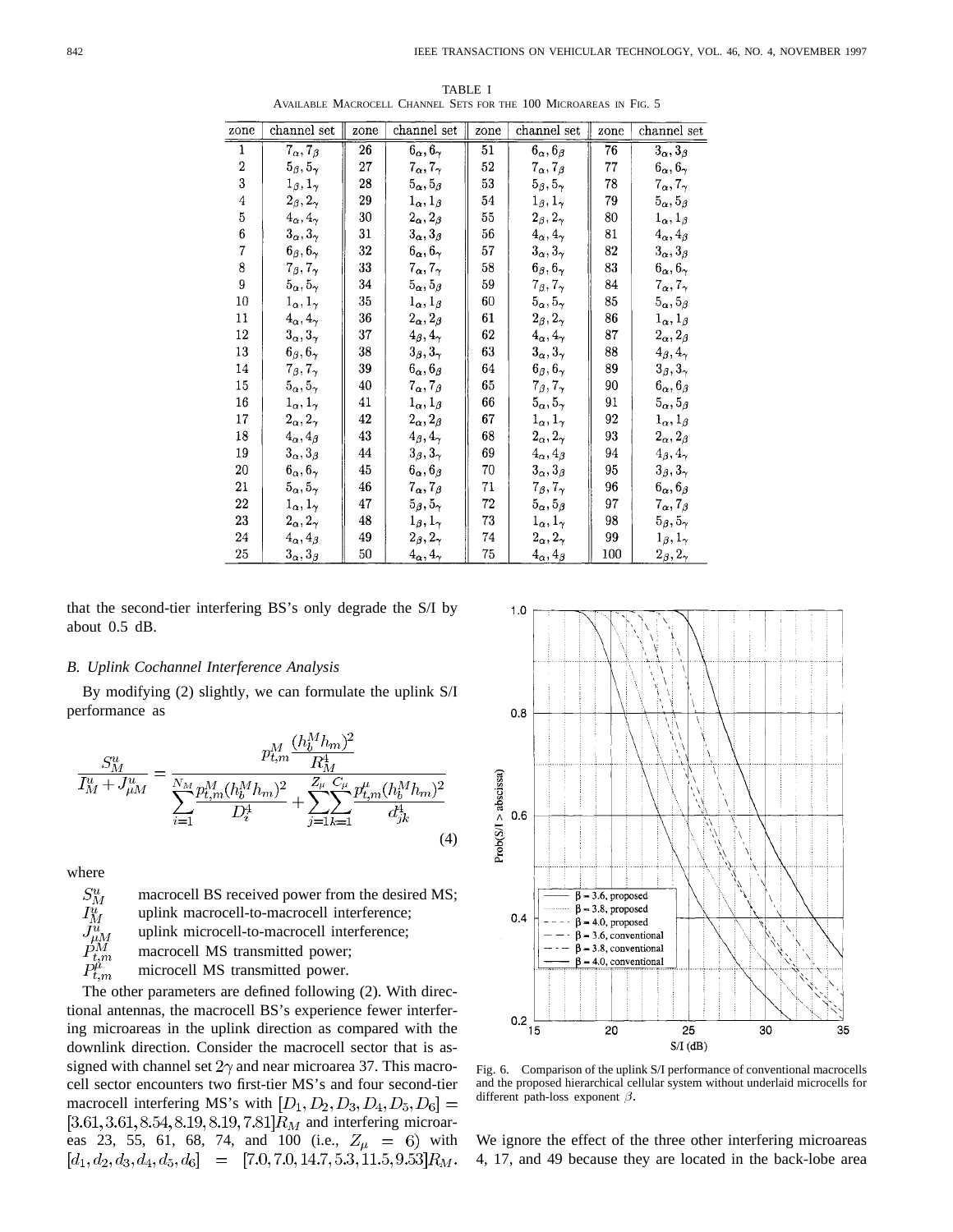

Fig. 7. Macrocell downlink S/I performance against  $p_{t,b}^{\mu}/p_{t,b}^M$  for different values of  $C_{\mu}$ , where  $p_{t,b}^{\mu}/p_{t,b}^{\mathcal{M}}$  is the ratio of the transmitted power of the microcell BS to that of the macrocell BS and  $C_{\mu}$  is the number of microcell clusters in a microarea.

of the sector using channel set  $2\gamma$ . By substituting the above values into (4), the uplink S/I performance for this example becomes

$$
\frac{S_M^u}{I_M^u + J_{\mu M}^u} = \frac{1}{1.2677 \times 10^{-2} + C_\mu \left(\frac{p_{t,m}^\mu}{p_{t,m}^M}\right) \times 2.11 \times 10^{-3}}.
$$
 (5)

Fig. 8 shows the results. It is observed that S/I is higher than 18 dB for  $C_{\mu} = 1 \sim 6$  if

$$
\frac{p_{t,m}^{\mu}}{p_{t,m}^M} \le 0.2.
$$
\n(6)

Note that we obtained (6) by assuming that the interfering macrocell MS's are on the cell boundary and are transmitting with the maximum power. Thus, (6) can be used to determine the maximum microcell MS's transmitted power. For the IS-54 Class-IV portable handset (that adjusts its transmitted power in six levels from  $-22$  to  $-2$  dBW), (6) implies that the maximum microcell MS transmitted power is  $-9$  dBW, which is still in the operation range of the Class-IV terminal. Thus, the requirement in (6) can be fulfilled by the current uplink power control scheme in IS-54 system without changing the MS transmitted-power specification.

#### VI. MICROCELL PERFORMANCE

This section studies how to determine the microcell size to achieve the required S/I performance.

TABLE II DOWNLINK S/I PERFORMANCE FOR OVERLAYING MACROCELLS, WHERE  $h_b^{\mu}/h_b^M = 1/3$ 

| $m_{\rm A}$ $m_{\rm B}$ $m_{\rm A}$ $m_{\rm B}$ $m_{\rm B}$<br>$-110$ |                                           |           |           |           |  |  |  |  |  |
|-----------------------------------------------------------------------|-------------------------------------------|-----------|-----------|-----------|--|--|--|--|--|
|                                                                       | $S^d_M/(I^d_M)$<br>$J_{\mu M}^d)$<br>(dB) |           |           |           |  |  |  |  |  |
| $p_{t,b}^{\phantom{\dag}}$<br>$p_{t,b}$                               | $C_\mu=1$                                 | $C_\mu=2$ | $C_\mu=4$ | $C_\mu=6$ |  |  |  |  |  |
| 0                                                                     | 19.88                                     | 19.88     | 19.88     | 19.84     |  |  |  |  |  |
| 0.1                                                                   | 19.76                                     | 19.64     | 19.42     | 19.22     |  |  |  |  |  |
| 0.2                                                                   | 19.65                                     | 19.42     | 19.02     | 18.65     |  |  |  |  |  |
| 0.3                                                                   | 19.53                                     | 19.22     | 18.65     | 18.15     |  |  |  |  |  |
| 0.4                                                                   | 19.43                                     | 19.02     | 18.31     | 17.70     |  |  |  |  |  |
| 0.5                                                                   | 19.32                                     | 18.83     | 17.99     | 17.29     |  |  |  |  |  |
| 0.6                                                                   | 19.22                                     | 18.65     | 17.69     | 16.91     |  |  |  |  |  |
| 0.7                                                                   | 19.12                                     | 18.48     | 17.42     | 16.57     |  |  |  |  |  |
| 0.8                                                                   | 19.02                                     | 18.30     | 17.16     | 16.25     |  |  |  |  |  |
| 0.9                                                                   | 18.93                                     | 18.14     | 16.91     | 15.96     |  |  |  |  |  |
| 1.0                                                                   | 18.83                                     | 17.99     | 16.68     | 15.68     |  |  |  |  |  |



Fig. 8. Macrocell uplink S/I performance against  $p_{t,m}^{\mu}/p_{t,m}^M$  for different values of  $C_{\mu}$ , where  $p_{t,m}^{\mu}/p_{t,m}^{\overline{M}}$  is the ratio of the transmitted power of the microcell MS to that of the macrocell MS and  $C_{\mu}$  is the number of microcell clusters in a microarea.

#### *A. Downlink Microcell Size*

A feasible microcell size should satisfy two conditions: 1)  $S$ -criterion: an MS will receive stronger power  $S$  at the microcell boundary than at the macrocell boundary and 2) S/Icriterion: the signal-to-interference ratio (S/I) at the microcell boundary is equal to or better than that at the macrocell boundary.

*1) S-criterion:* From the path-loss model in (1), the microcell radius  $R_{\mu}$  can be calculated as

$$
R_{\mu} \le \left[ \left( \frac{p_{t,b}^{\mu}}{p_{t,b}^{M}} \right) \left( \frac{h_b^{\mu}}{h_b^{M}} \right)^2 \right]^{1/4} R_M \tag{7}
$$

where  $R_M$ ,  $h_h^{\mu}$ ,  $h_h^M$ ,  $p_{th}^{\mu}$ , and  $p_{th}^M$  are defined in (2).

*2) S/I-criterion:* The S/I received by the MS at the microcell boundary can be written as (8), given at the bottom of the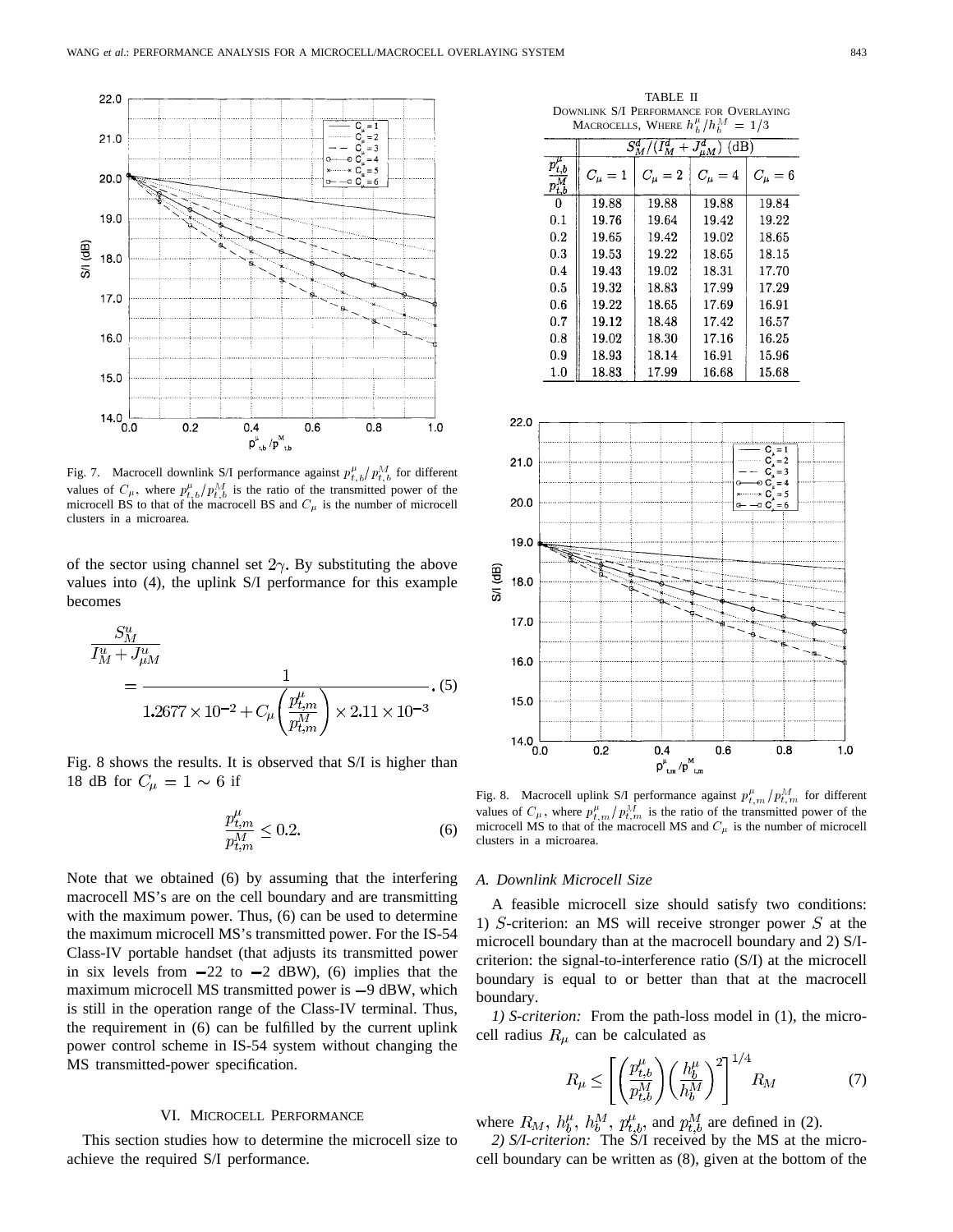page, where the parameters  $p_{t,b}^{\mu}$ ,  $p_{t,b}^{M}$ ,  $h_{b}^{M}$ ,  $h_{b}^{\mu}$ ,  $C_{\mu}$ , and  $h_{m}$ are already defined in (2) and

$$
S^d_\mu
$$
 MS received power from its desired microcell BS;  
\n $I^d_\mu$  downlink microcell-to-microcell interference;  
\n $J^d_{M\mu}$  downlink macrocell-to-microcell interference;  
\n $N_{Mf}$  number of main-lobe macrocell interferers;  
\n $D_{Mf,i}$  MS distance to the *i*th main-lobe interfering BS;  
\n $D_{Mb,j}$  MS distance to the *j*th back-lobe interfering BS;  
\n $D_{\mu i}$  MS distance to the *i*th microcell interfering BS;  
\n $R_{\mu}$  macrocell radius;  
\n $R_{\mu}$  microcell radius;  
\n $n$  front-to-back ratio of the directional antenna in

front-to-back ratio of the directional antenna in macrocells.

Let  $(S/I)_{req}$  denote the required S/I. Then, (8) becomes (9), given at the bottom of the page, where

$$
\widehat{D_{M_{f,i}}} = D_{M_{f,i}}/R_M, \quad \widehat{D_{M_{b,j}}} = D_{M_{b,j}}/R_M, \quad \text{and}
$$
  

$$
\widehat{D_{\mu_i}} = D_{\mu_i}/R_M
$$

are the normalized distances of interferers with respect to macrocell radius  $R_M$ . Our studies assume that the microcells and macrocells have similar shapes and that the microcell clusters are adjacent to each other in a given microarea. Suppose the distances from a microcell MS to its interfering microcell BS's are equal and close to the microcell cochannel reuse distance  $D_{\mu}$  (i.e.,  $D_{\mu,i} = D_{\mu}$ , for  $i = 1, \dots, C_{\mu}$ ). Then, we have [7]

$$
D_{\mu} = \sqrt{3K_{\mu}} R_{\mu} \tag{10}
$$

where  $K_{\mu}$  denotes the microcell cluster size. With  $C_{\mu}$  microcell clusters and  $K_{\mu}$  microcells inside each cluster, a microarea has in total  $C_{\mu}K_{\mu}$  microcells. Suppose that taken together they are smaller than the area of a macrocell. Then

$$
R_M \ge \sqrt{C_\mu K_\mu} R_\mu. \tag{11}
$$

Substituting (10) and (11) into (9), we get (12), given at the bottom of the next page. Notice that we consider  $N_{M_b}$  backlobe macrocell interferers in (12). The back-lobe interference from the macrocell BS's can be ignored for the macrocell MS, but for the microcell MS this kind of interference may be relatively strong compared to the received signal strength from the *low-powered* microcell BS. For the same reason, the macrocell interferers in the second ring are considered here.

*a) Example:* Referring to Fig. 5 and Table I, microarea 56 can be assigned channel sets  $[4_{\alpha}, 4_{\gamma}]$ . Take channel set  $4<sub>\gamma</sub>$  as an example. Microarea 56 will experience three firsttier back-lobe interferers  $(N_{M_b} = 3)$ , each of which has the following distance:

$$
[\widehat{D_{M_{b,1}}}, \widehat{D_{M_{b,2}}}, \widehat{D_{M_{b,3}}}] = [2.65, 2.65, 2.65] \tag{13}
$$

to the center of microarea 56. Three main-lobe interfering macrocells in the second tier are located near microareas 25, 79, and 64 with the distances of

$$
[\widehat{D_{M_{f,1}}}, \widehat{D_{M_{f,2}}}, \widehat{D_{M_{f,3}}}] = [5.29, 5.29, 5.29].
$$
 (14)

Additionally, three main-lobe interfering macrocell BS's in the third tier are located near microareas 13, 70, and 85 with distances of

$$
[\widehat{D_{M_{f,4}}}, \widehat{D_{M_{f,5}}}, \widehat{D_{M_{f,6}}}] = [7.0, 7.0, 7.0].
$$
 (15)

It is also important to determine if there exists interfering microcell BS's from neighboring microareas. From Fig. 5 and Table I, one can find one feature of the proposed system architecture—the adjacent microareas are assigned with different macrocell channel sets. For instance, microarea 56 in Fig. 5 is assigned with the channel sets  $[4_{\alpha}, 4_{\gamma}]$ . The neighboring microareas 45, 46, 55, 57, 66, and 67 use channel sets  $[6_{\alpha}, 6_{\beta}], [7_{\alpha}, 7_{\beta}], [2_{\beta}, 2_{\gamma}], [3_{\alpha}, 3_{\gamma}], [5_{\alpha}, 5_{\gamma}],$  and  $[1_{\alpha}, 1_{\gamma}].$  It is obvious that when considering the interfering microcell BS's, a microcell MS will only be affected by the interfering microcell BS's in the same microarea. Assume that each microarea consists of  $C_{\mu}$  microcell clusters. Then, an MS will experience the interference from the remaining  $C_{\mu} - 1$  microcell BS's, excluding the desired one. Substituting (13), (14), and (15) into (12), one can obtain (16), given at the bottom of the next page.

$$
\frac{S_{\mu}^{d}}{I_{\mu}^{d} + J_{M\mu}^{d}} = \frac{p_{t,b}^{\mu} \frac{(h_{\mu,b} h_m)^2}{R_{\mu}^4}}{\sum_{i=1}^{C_{\mu}-1} \frac{p_{t,b}^{\mu} (h_{\mu,b} h_m)^2}{D_{\mu_i}^4} + \sum_{i=1}^{N_{M_f}} \frac{p_{t,b}^M (h_{M,b} h_m)^2}{D_{M_{f,i}}^4} + \frac{1}{\eta} \left( \sum_{i=1}^{N_{M_b}} \frac{p_{t,b}^M (h_{M,b} h_m)^2}{D_{M_{b,i}}^4} \right)}.
$$
\n(8)

$$
\frac{R_{\mu}}{R_{M}} \leq \left[ \frac{(S/I)_{\text{req}}^{-1}}{\sum_{i=1}^{C_{\mu}-1} \left(\frac{1}{\widehat{D}_{\mu_{i}}}\right)^{4} + \left(\sum_{i=1}^{N_{M_{f}}} \left(\frac{1}{\widehat{D}_{M_{f,i}}}\right)^{4} + \frac{1}{\eta} \sum_{j=1}^{N_{M_{b}}} \left(\frac{1}{\widehat{D}_{M_{b,j}}}\right)^{4} \right) \left(\frac{p_{t,b}^{M}}{p_{t,b}^{\mu}}\right) \left(\frac{h_{M,b}}{h_{\mu,b}}\right)^{2} \right]^{1/4} \tag{9}
$$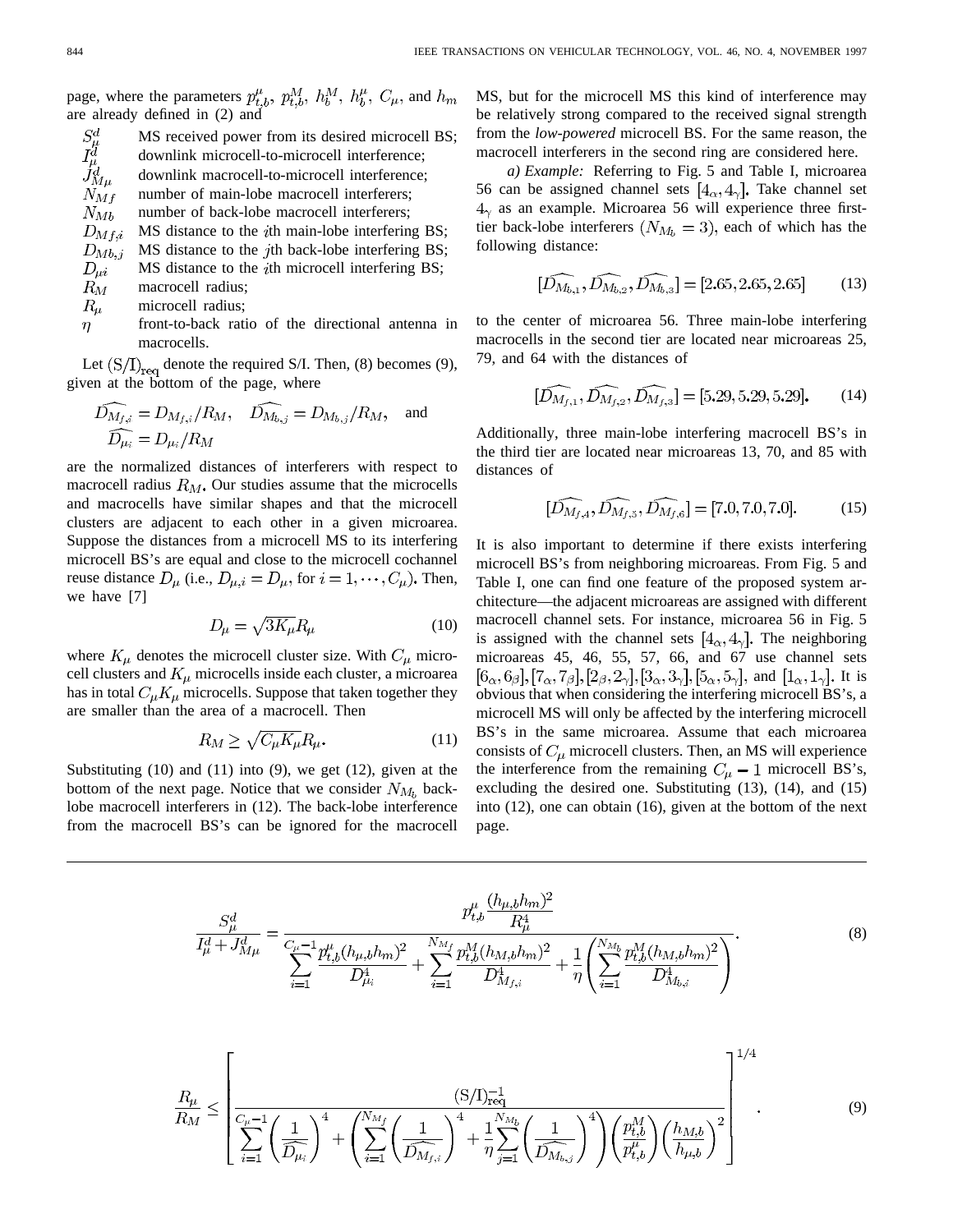

Fig. 9. Effect of front-to-back ratio  $\eta$  on the microcell radius based on downlink microcell S/I performance analysis, where  $R_{\mu}/R_M$  and  $p_{t,b}^{\mu}/p_{t,b}^M$ are the cell radius ratio and transmitted-power ratio of microcells over macrocells, respectively. With  $(S/I)_{\text{req}} = 18$  dB and  $h_b^{\mu}/h_b^M = 1/3$ , curves (a)  $\sim$  (e) are obtained by S/I-criterion for  $\eta = 0, 5, 10, 15,$  and 20 dB, respectively, while curve (f) is obtained by S-criterion.

1)  $C_{\mu} = 1$ : We first consider a special case, where only one microcell is installed in a microarea. In the beginning stage, this may occur when a large underlaid microcell is first installed to release traffic load of the macrocellular system. Fig. 9 shows the effect of the front-to-back ratio  $\eta$  on the microcell radius, whereby  $(S/I)_{req} = 18$  dB and  $h_h^{\mu}/h_h^{\overline{M}} = 1/3$ . If the S/I- and S-criterion result in different microcell radii, then the smaller one will be chosen. From Fig. 9, one can observe that if front-toback ratio  $\eta \geq 10$  dB, the microcell radius is determined by the S-criterion, but when  $\eta \leq 5$  dB, the S/I-criterion

dominates the  $S$ -criterion. For instance, in the case of  $\eta = 10$  dB and  $p_{t,b}^{\mu}/p_{t,b}^M = 0.4$ , one can obtain  $R_{\mu} \leq 0.5R_M$  by the S/I-criterion and  $R_{\mu} \leq 0.46R_M$  by the  $S$ -criterion, respectively. For choosing the smaller one, the microcell radius is therefore  $0.46 R_M$ . In this example, one can see that a larger front-to-back ratio  $\eta$  does not imply a larger microcell size since the Scriterion, which is independent of  $\eta$ , will dominate the S/I-criterion when  $\eta$  is large.

2)  $C_{\mu} \geq 2$ : Next, we consider the case when many microcells are deployed in each microarea. Fig. 10 shows the downlink microcell size against  $p_{th}^{\mu}/p_{th}^{M}$  for different values of  $C_{\mu}$ , where  $p_{t h}^{\mu}/p_{t h}^{M}$  is the ratio of the transmitted power of the microcell BS to that of the macrocell BS and  $C_{\mu}$  is the number of microcell clusters in a microarea. It is observed that if  $C_\mu \ge$ 3,  $p_{th}^{\mu}/p_{th}^{M}$  has little effect on the downlink microcell size. This is because the interference from the microcells  $I^d_\mu$  will dominate the macrocell interference  $J^d_\mu$  when the number of cochannel microcells  $(C_{\mu}-1)$  becomes large in a given microarea. In other words, if a large number of microcells are installed, the S/I-criterion will become a dominating factor in determining the microcell size. In the case  $C_{\mu} = 6$ , for example, one should follow the S/I-criterion to get  $R_{\mu} \leq 0.165 R_M$  from Fig. 10.

#### *B. Uplink Microcell Size*

Similar to the former analysis, the uplink microcell size is derived from the S/I analysis. More specifically

$$
\frac{S_{\mu}^{u}}{I_{\mu}^{u} + J_{M\mu}^{u}}
$$
\n
$$
= \frac{p_{t,m}^{\mu} \frac{(h_b^{\mu} h_m)^2}{R_{\mu,up}^4}}{\sum_{i=1}^{C_{\mu}-1} \frac{p_{t,m}^{\mu} (h_b^{\mu} h_m)^2}{D_{\mu_i}^4} + \sum_{i=1}^{N_{M_f}} \frac{p_{t,m}^M (h_M^b h_m)^2}{D_{M_i}^4}} \tag{17}
$$

$$
\frac{R_{\mu}}{R_{M}} \leq \left[ \frac{(S/I)_{\text{req}}^{-1}}{(\frac{C_{\mu} - 1)C_{\mu}^{2}}{9} + \left(\sum_{i=1}^{N_{M_{f}}} \left(\frac{1}{\widehat{D_{M_{f,i}}}}\right)^{4} + \frac{1}{\eta} \sum_{j=1}^{N_{M_{b}}} \left(\frac{1}{\widehat{D_{M_{b,j}}}}\right)^{4} \right) \left(\frac{p_{t,b}^{M}}{p_{t,b}^{\mu}}\right)^{2} \right]^{1/4}.
$$
\n(12)

$$
\frac{R_{\mu}}{R_{M}} \leq \left[ \frac{(S/I)_{\text{req}}^{-1}}{(\frac{C_{\mu} - 1}{9})C_{\mu}^{2}} + \left(5.0803 \times 10^{-3} + 0.0608 \times \frac{1}{\eta}\right) \left(\frac{p_{t,b}^{M}}{p_{t,b}^{\mu}}\right) \left(\frac{h_{b}^{M}}{h_{b}^{\mu}}\right)^{2} \right]^{1/4}.
$$
\n(16)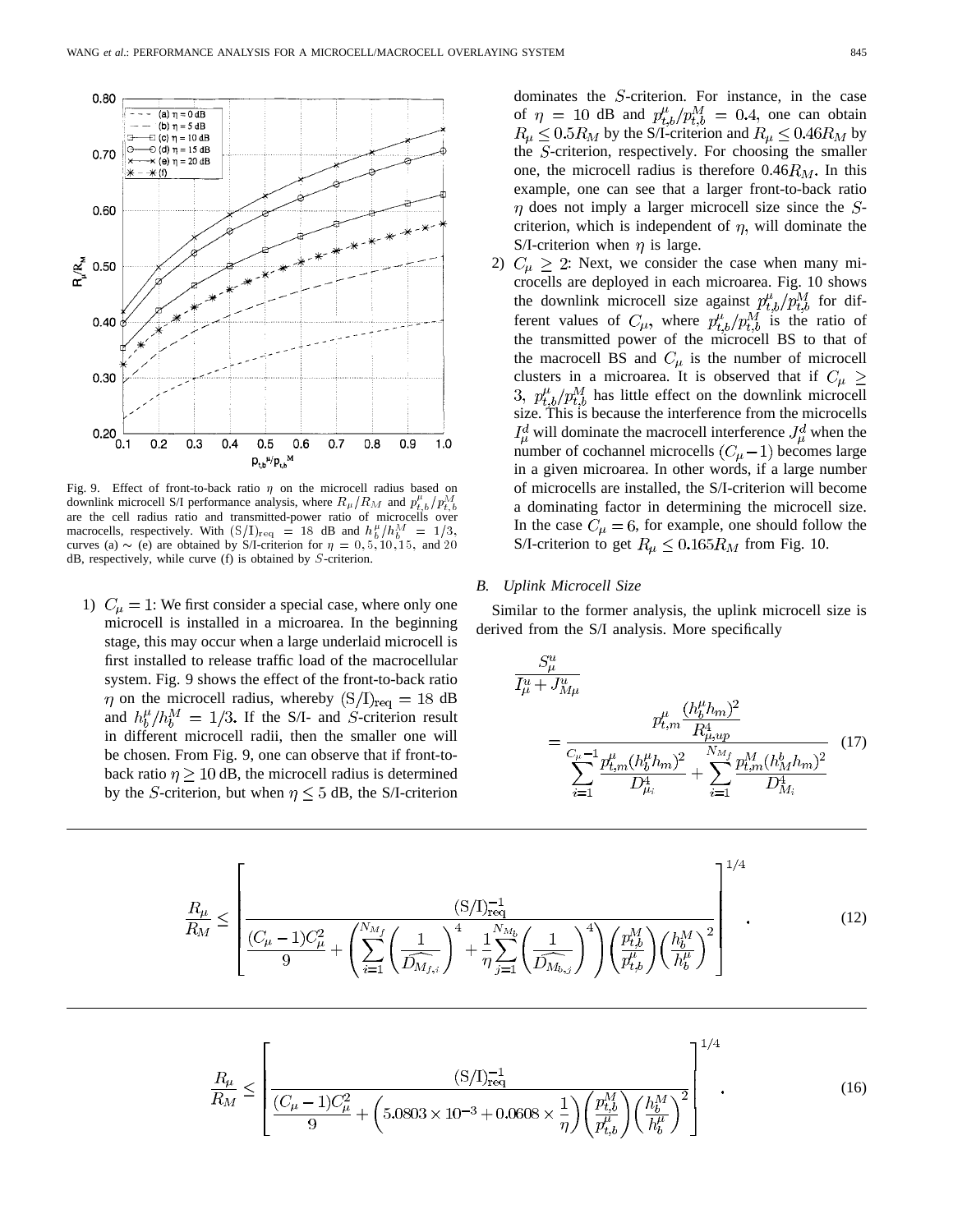where the parameters  $p_{t,b}^{\mu}$ ,  $p_{t,b}^M$ ,  $C_{\mu}h_b^M$ ,  $D_{\mu,i}$ ,  $R_M$ ,  $h_b^{\mu}$ , and  $h_m$  have been defined in (2) and (8) and

- $S^u_\mu$ microcell BS received power from the desired microcell MS;
- $I^{u}_{\mu M}\atop J^{u}_{M\mu}\atop N_{M,f}$ uplink microcell-to-macrocell interference;
- uplink macrocell-to-microcell interference;
- number of macrocell interfering MS's;
- $D_{M,i}$ BS distance to the *i*th interfering macrocell MS;  $R_{\mu,up}$ uplink microcell radius.

Let  $D_{M,i} = \widehat{D_{M,i}} R_M$  and  $(S/I)_{\text{req}}$  denote the required S/I for a microcell BS. Using the same assumptions for getting (12), one can simplify (17) as

$$
\frac{R_{\mu,\text{up}}}{R_M} \le \left[ \frac{(S/I)_{\text{req}}^{-1}}{9} + \left( \sum_{i=1}^{N_{M_f}} \left( \frac{1}{\widehat{D_{M_{f,i}}}} \right)^4 \right) \left( \frac{p_{t,m}^M}{p_{t,m}^{\mu}} \right) \right]^{1/4}
$$
\n(18)

In Section VI-A, we have shown that when the number of microcell clusters  $C_{\mu}$  becomes large, the downlink microcell size is insensitive to the interference from the macrocell. This is also true for determining the uplink microcell size. This will be shown by an example later. When microcell interference dominates the performance, (18) can be approximated as

$$
\frac{R_{\mu,\text{up}}}{R_M} \le \left[ \frac{1}{(\text{S/D}_{\text{req}} \frac{(C_{\mu} - 1)C_{\mu}^2}{9})} \right]^{1/4}.
$$
 (19)

By combining (10), (11), and (19), we obtain the upper and lower bounds of  $K_\mu$  as

$$
\frac{1}{3}\sqrt{(S/I)_{req}(C_{\mu}-1)} \le K_{\mu} \le \frac{1}{C_{\mu}} \left(\frac{R_M}{R_{\mu}}\right)^2.
$$
 (20)

The relation between  $K_{\mu}$  and  $C_{\mu}$  with  $R_{\mu}/R_M$  as a parameter is shown in Fig. 11.

*1) Example:* Consider again microarea 56 in Fig. 5. Referring to Table I, microarea 56 can be assigned channel sets  $[4_{\alpha}, 4_{\gamma}]$ . Take channel set  $4_{\alpha}$ , for example. The worst case occurs when interfering macrocell MS's transmit maximum power, i.e., at the macrocell boundary. For the example considered, the three first-tier interfering macrocell MS's near microareas 45, 47, and 77 are at distances of  $[\hat{D}_{M,1}, \hat{D}_{M,2}, \hat{D}_{M,3}] = [2.0, 2.0, 2.0]$ ; the three second-tier interfering macrocell MS's near microareas 26, 53, and 89 are at distances  $[D_{M,4}, \bar{D}_{M,5}, \bar{D}_{M,6}] = [4.36, 4.36, 4.36]$ ; the three third-tier interfering macrocell MS's near microareas 32, 38, and 98 are at distances  $[\hat{D}_{M,7}, \hat{D}_{M,8}, \hat{D}_{M,9}] =$  $[6.0, 6.0, 6.0]$ . Substituting these values into  $(18)$  and letting  $(S/I)_{req} = 18$  dB, we show in Fig. 12 the ratio of microcell radius to macrocell radius  $R_{\mu}/R_M$  against  $p_{t,m}^{\mu}/p_{t,m}^M$  for different values of  $C_{\mu}$ , where  $p_{t,m}^{\mu}/p_{t,m}^{M}$  is the ratio of the transmitted power of the microcell MS to that of the macrocell MS and  $C_{\mu}$  is the number of the microcell clusters in a



Fig. 10. Downlink microcell radius  $R_{\mu}$  against  $p_{t,b}^{\mu}/p_{t,b}^{\overline{M}}$  for different values of  $C_{\mu}$  in the case  $\eta = 10$  dB,  $(S/I)_{\text{req}} = 18$  dB, and  $h_b^{\mu}/h_b^M = 1/3$ , whereby the microcell radius is normalized with respect to the macrocell radius  $R_M$ ;  $p_{t,b}^{\mu}/p_{t,b}^M$  represents the ratio of the transmitted power of microcell BS to that of macrocell BS; and  $C_{\mu}$  is the number of clusters in a microarea;  $\eta$  is the front-to-back ratio of the directional antenna;  $h_b^{\mu}/h_{t,b}^M$  is the ratio of the microcell BS antenna to the macrocell BS antenna. Curves (a)  $\sim$  (e) are obtained by S/I-criterion for  $C_{\mu} = 1, 2, 4, 6$ , and 8, while curve (f) is obtained by S-criterion.



Fig. 11.  $K_{\mu}$  against  $C_{\mu}$  with  $R_{\mu}/R_M$  as a parameter, whereby  $K_{\mu}$  is the microcell cluster size,  $C_{\mu}$  is the number of clusters in a microarea, and  $R_{\mu}/R_M$  is the ratio of the microcell radius to the macrocell radius. Curve (a) represents the lower bound of  $K_{\mu}$ , while curves (b)  $\sim$  (g) represent the upper bound of  $K_{\mu}$  for  $R_{\mu}/R_M = 0.13, 0.15, 0.20, 0.25, 0.30,$  and 0.35, respectively.

microarea. It is shown that as  $C_{\mu}$  increases, microcell size becomes insensitive to  $p_{t,m}^{\mu}/p_{t,m}^M$ . Suppose our objective is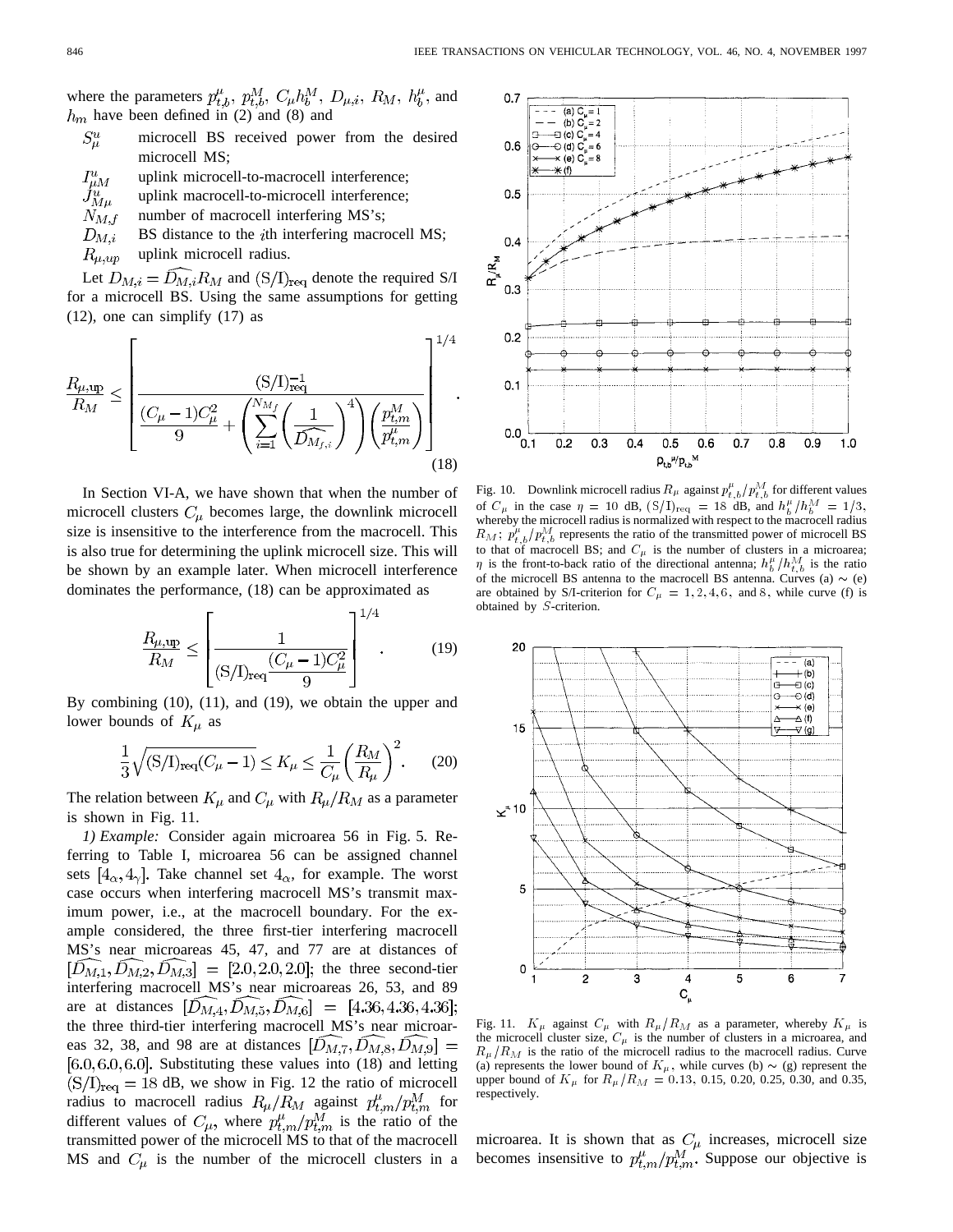$\overline{1\alpha}$  $\mathbf{1}$  $2\alpha$  $\mathbf{2}$  $3\alpha$  $4\alpha$  $\overline{4}$  $\overline{5\alpha}$  $\overline{236}$  $\overline{26}$  $\overline{215}$  $\overline{257}$  $6\alpha$  $\boldsymbol{6}$  $7\alpha$  $\overline{7}$  $70\,$  $\overline{322}$  $1\beta$  $^{260}$  $\overline{2B}$  $\overline{9}$  $\overline{30}$  $\overline{51}$  $\overline{72}$  $\overline{114}$  $\overline{177}$  $\overline{219}$  $\overline{261}$  $3\overline{\beta}$  $\overline{10}$  $\overline{52}$  $\overline{73}$  $\overline{220}$  $\frac{262}{252}$  $\overline{4\beta}$  $\overline{11}$  $\overline{12}$  $\overline{75}$  $\overline{117}$  $\overline{138}$  $\overline{201}$  $\overline{222}$  $5\beta$  $6\beta$  $\overline{286}$  $\overline{328}$  $\overline{7\beta}$  $\overline{77}$  $\overline{161}$  $\overline{203}$  $\overline{224}$  $\overline{78}$  $\overline{204}$  $\overline{225}$  $1\gamma$  $2\gamma$  $\overline{3\gamma}$  $\overline{122}$  $4\gamma$  $\overline{81}$  $\overline{102}$  $\overline{228}$  $5\gamma$  $\overline{221}$  $\overline{271}$  $6\gamma$  $7\gamma$ 

TABLE III FREQUENCY MANAGEMENT PLAN FOR AVOIDING ADJACENT CHANNEL INTERFERENCE

to implement six microcell clusters in each macroarea (i.e.,  $C_{\mu} = 6$ ) and still maintain  $(S/I)_{req} = 18$  dB. We first need to know the feasible cluster size  $K_{\mu}$  and the microcell radius. From Fig. 11, we obtain  $K_{\mu} = 7$  and  $R_{\mu} = 0.15 \times R_M$ . Then, from Fig. 12, we find the transmitted power for a microcell MS should be at least 0.017 times that for a macrocell MS. Consider an interfering macrocell MS, which is an IS-54 Class-IV portable handset transmitting at  $-2$  dBW. Thus, the microcell MS transmitted power should be larger than  $-20$ dBW in this case. Recall the transmitted power of an IS-54 Class-IV portable handset ranges from  $-22$  to  $-2$  dBW. Consequently, the current IS-54 Class-IV portable handset can be used in both the macrocells and microcells of the proposed system architecture without changing the handset transmit power specification.

# VII. ADJACENT CHANNEL INTERFERENCE ANALYSIS

In this section, we review a frequency management plan to avoid adjacent channel interference in the conventional macrocellular system. Then, we examine if this management scheme still works for the proposed hierarchical cellular system. As shown in Fig. 1, a traditional seven-cell macrocellular system has 21 sectors. If 10 MHz of spectrum is used and each channel occupies 30 KHz, then a total of 333 carriers will be assigned to the 21 sectors. A frequency plan to avoid adjacent channel interference is shown in Table III [7]. Each row in the table represents a frequency set that is designated to a sector. This scheme separates any two carriers assigned to adjacent sectors by seven carriers.

Applying the frequency plan in Table III to the proposed hierarchical cellular system (Fig. 5), we can easily see that there is no adjacent channel interference between macrocell sectors. Even with the addition of underlaid microcells,



Fig. 12. Uplink microcell radius  $R_{\mu}$  against  $p_{t,m}^{\mu}/p_{t,m}^{M}$  for different values of  $C_{\mu}$ , where the microcell radius is normalized by the macrocell radius  $R_M$ ,  $p_{t,m}^{\mu}/p_{t,m}^M$  is the ratio of the transmitted power of the microcell MS to that of the macrocell MS,  $C_{\mu}$  is the number of microcell clusters in a microarea, and  $(S/I)_{req} = 18$  dB.

a two-carrier separation is maintained for the carriers assigned to the microcells and the cosite macrocells within a microarea. For example, referring to Fig. 5 and Table I, the channel set  $[4\alpha, 4\gamma]$  is assigned to microarea 56. The cosite macrocell sectors that use channel set  $1\beta$ ,  $2\alpha$ , and  $7\gamma$  have at least a two-carrier separation. This feature is valid for all the microareas with channel assignment of Table I.